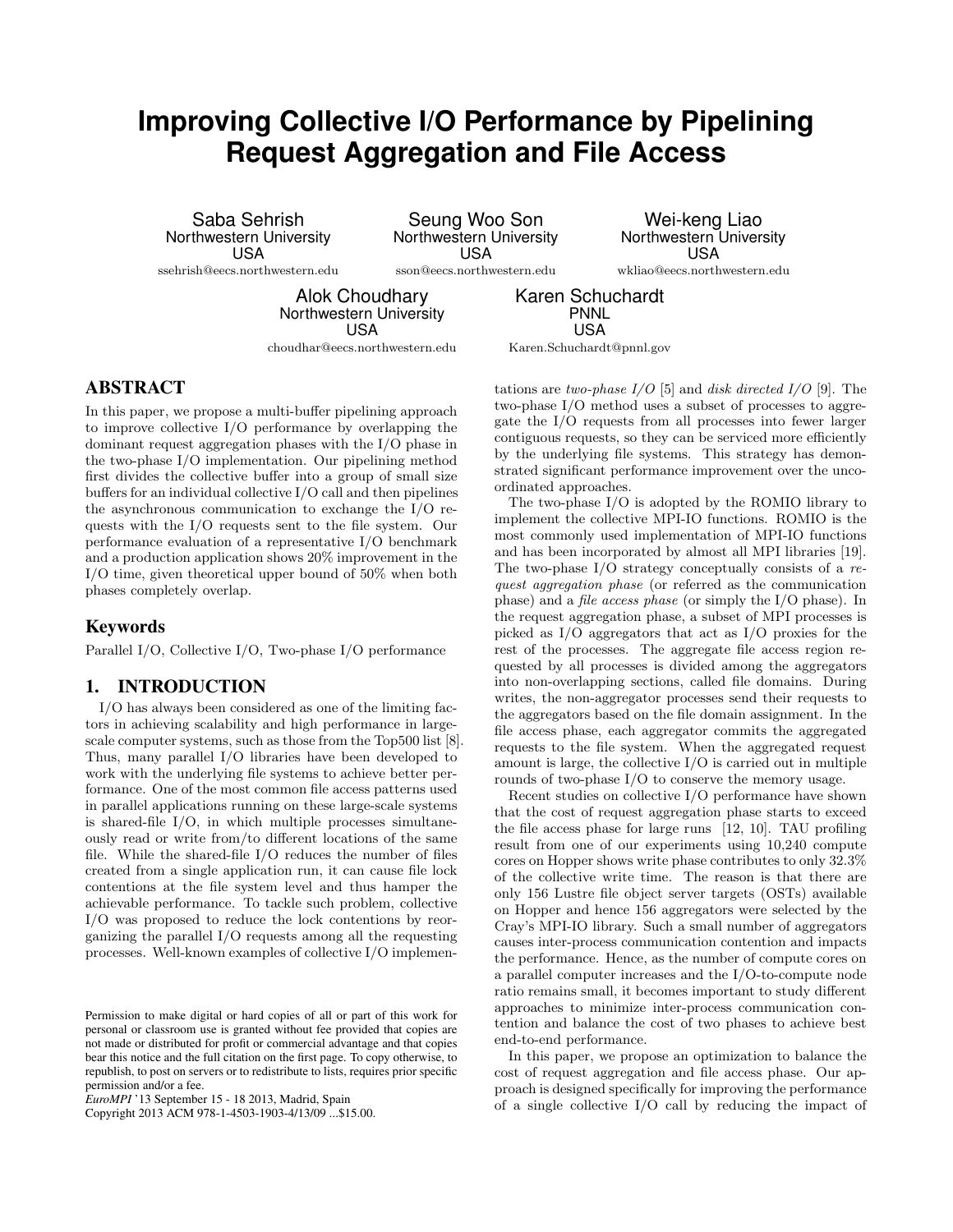communication time. Our main contribution in this paper is *design and implementation of a multi-buffer pipelining method that allows overlapping between the request aggregation and file access phases within a single collective I/O call.* The pipelining method divides the collective buffer, an internal temporary buffer, which accommodates the aggregated requests into several sub-buffers. It then pipelines the two-phase  $I/O$  on the individual sub-buffers by overlapping the MPI asynchronous send-receive calls and the I/O phase alternatively. This strategy can significantly improve the performance if both the request aggregation and file access phases spend equal amount of time in a collective I/O call.

We evaluate the proposed method on the Cray XE6 parallel computer named Hopper at the National Energy Research Scientific Computing Center (NERSC) using an I/O benchmark and application I/O kernel for up to 40,000 MPI processes. The ideal scenario happens when both phases take equal amount of time and the pipelining method can completely overlap these two phases. Therefore, the theoretical upper bound of performance improvement is 50%. In reality, it is rare that the two phases take an equal amount of time and the upper bound is in fact determined by the phase with smaller percentage to the overall time. For example, if the aggregation and file access phases take 30% and 70% respectively, the upper bound of the overlapping is 30%, i.e. the maximum amount of work that can be overlapped between the two phases. In our experiments, we obtain up to 20% improvement for most of the cases, which we consider a decent performance improvement.

The rest of this paper is organized as follows: Background and related work is discussed in Section 2. Design and implementation of proposed pipeline approach is described in Section 3. Performance evaluation is presented and analyzed in Section 4 followed by conclusion in Section 5.

## 2. BACKGROUND AND RELATED WORK

The I/O functions defined in MPI are classified into two categories: collective and independent. Collective I/O requires all processes that belong to the communicator group used in MPI\_File\_open() to open a file. Such synchronization provides a collective I/O implementation an abundant opportunity for process collaboration, for instance, by exchanging access information and reorganizing the I/O requests. Many collaboration strategies besides the two-phase I/O and disk directed I/O have been proposed and demonstrated their successes, including server-directed I/O [18], persistent file domain  $[3, 2]$ , active buffering  $[13]$ , and collaborative caching [4, 11]. Independent I/O, in contrast, requiring no synchronization makes any collaborative optimization difficult.

**Two-phase I/O** is a representative collaborative I/O technique that runs at user space. It is motivated by the fact that much slower I/O phase than the aggregation phase is observed in parallel machines at the time it was proposed. It leverages much faster inter-process network to redistribute the requests among processes into large and contiguous chunks, so that the I/O cost to the underlying file system is significantly improved. The request redistribution is referred as the aggregation phase and file accessing the I/O phase. The aggregation phase first identifies the I/O aggregators and calculates the aggregate access region of the entire collective I/O. I/O aggregators are a subset of processes that can make read() and write() calls to the file system. The aggregate access region is a contiguous file region starting from the minimal access offset to the maximal offset among all the requesting processes. The region is partitioned into non-overlapping sub-regions denoted as file domains, and each is assigned to a unique I/O aggregator. For non-aggregator processes, their file domains are null.

File domain partitioning methods were first studied by Nitzberg and Lo who examined three file domain-partitioning methods, namely block, file layout, and cyclic target distributions [14]. The three methods perform competitively, and with carefully selected collective buffer sizes the cyclic method can outperform others in some cases. File domain partitioning methods were also studied in [21], which focuses on the request arrival orders at the disk level. By rearranging the file blocks at the I/O aggregators into sequential accesses in disk blocks, collective I/O performance can be effectively improved. File domain partitioning methods for Lustre and the IBM GPFS file systems were proposed in [12, 10] to minimize the file lock contentions.

Many strategies have been proposed to improve collective I/O performance [6, 20, 1]. None of the existing approaches, however, try to overlap the data aggregation and I/O phases. Partitioned collective I/O improves collective I/O performance by partitioning file area, I/O aggregator distribution and intermediate file views. View-based collective I/O uses MPI file views across multiple calls, so that the request redistribution does not need to calculate and exchange the request information after the first call [1]. However, the requirement is that the file view must keep unchanged. Patrick et al. [15] overlap the MPI communication, computation, and I/O at the application level and none is designed for improving the performance of a single collective I/O call.

#### 3. DESIGN AND IMPLEMENTATION

As the request aggregation phase for larger runs starts to dominate the overall collective I/O cost, we propose a *multi-buffer pipelining* approach to overlap the aggregation with the file access phases. In ROMIO's implementation for the collective  $I/O$ , a *collective buffer* is an internal temporary buffer used for the request aggregation. When the file domain size assigned to an I/O aggregator is larger than the size of the collective buffer, the collective  $I/O$  operation is carried out in multiple rounds of two-phase I/O. Each round handles a file sub-domain with size equal to or less than the collective buffer size. More than one round of twophase I/O happens very often especially on parallel computers that have large number of CPU cores on each compute node and only one core is chosen to serve as an aggregator. However, these rounds of two-phase I/O are currently implemented in a blocking manner. In other words, one round of two-phase I/O must complete before the start of the other round of two-phase. In fact, we found that the sequence of two phases in multiple rounds can be overlapped through a pipeline mechanism to reduce the effect of longer request aggregation phase on overall collective I/O cost.

There are potentially two design options to enable the overlapping: 1) using asynchronous I/O, and 2) using asynchronous communication. The former divides the collective buffer into two halves and runs the two-phase  $I/O$  on the two sub-buffers alternatively. By replacing the blocking read/write calls by the non-blocking calls, the I/O phase of one round can be overlapped with the aggregation phase of the next round. POSIX standard defines a set of asyn-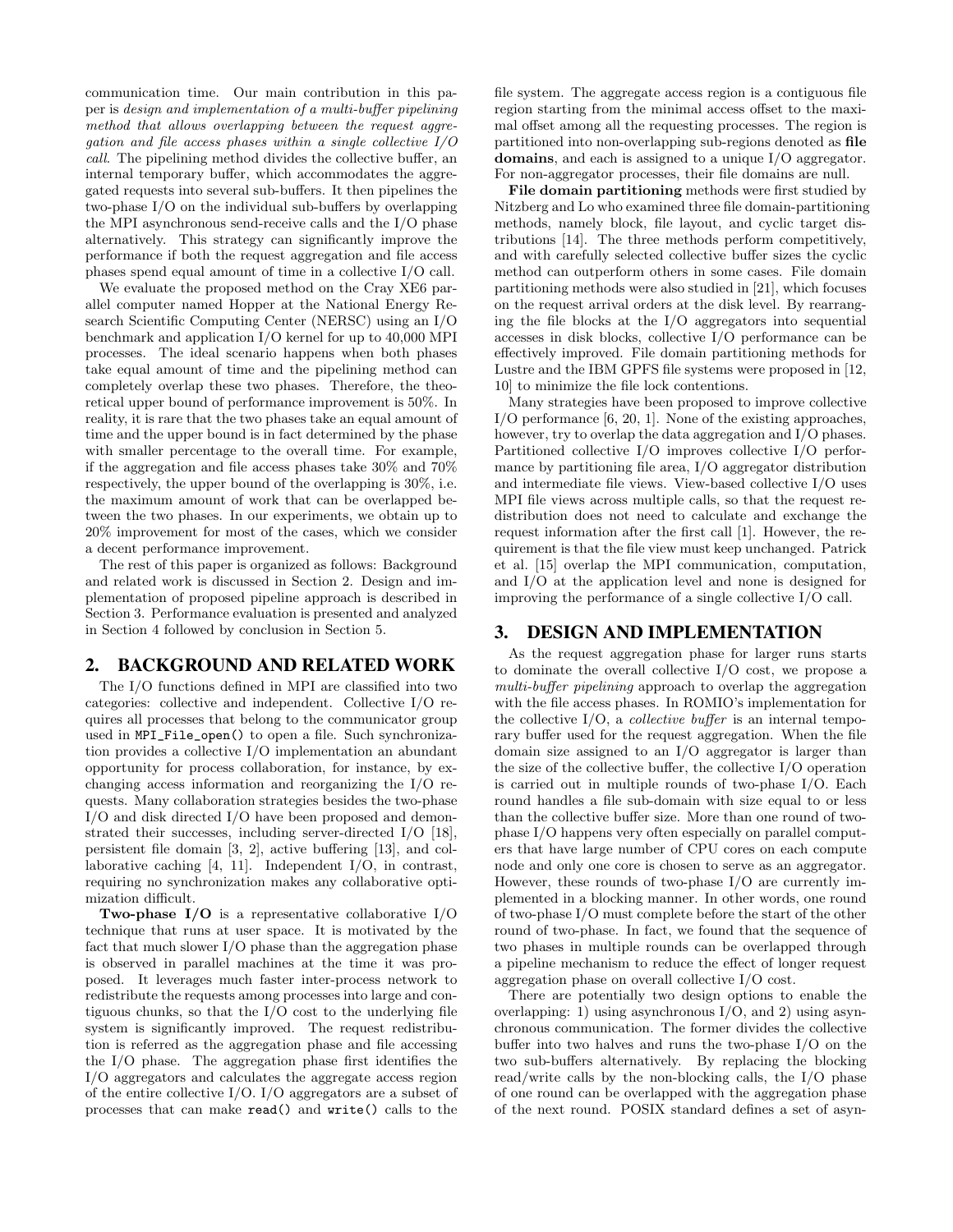

Figure 1: Comparing the conventional non-pipelined method with the pipelined method. In the pipelined method, the collective buffer is divided into multiple subbuffers used to enable the overlapping of the request aggregation and file access phases.

chronous I/O functions, generally referred as aio, including aio\_write, aio\_read, and aio\_suspend. A wait call for the asynchronous read/write must be used to enforce the exclusive use of the buffers to prevent one phase outrunning the other. Since two consecutive rounds of two-phase I/O uses different buffers, overlapping of the two phases can be achieved. This approach can be extended to use multiple sub-buffers to increase the overlapping the two phases across multiple rounds. However, the drawback is that the overlapping depends on the support of asynchronous read/write from the file systems. Many modern parallel file systems do not support asynchronous I/O, e.g. aio functions on the Lustre file system are actually blocked, which commit the requests before returning the calls. For this reason, we choose the second option that relies on the *MPI asynchronous communication to overlap the two phases*.

In ROMIO, the default size of collective buffer is 16 MB. A customized value for the buffer size can be set through the MPI-IO hint cb\_buffer\_size . In our pipelining design, the collective buffer is divided into smaller sub-buffers of equal size. Each sub-buffer is used to receive requests from the remote processes for data aggregation in a successive but independent round of two-phase I/O. We set the size of sub-buffer buffer equal to the file striping size to minimize the file lock contention. The range of the file domains of all aggregators are made known to all processes, hence each process can calculate the number of rounds of two-phase I/O based on the local requests. Before starting the two-phase  $I/O$ , the offset-length pairs of the requests by all processes are made available to the relevant I/O aggregators through an all-to-all personalized MPI communication. Therefore, no global synchronization is required during the multiple rounds of two-phase I/O because all processes know their requests, non-aggregators know which aggregators will serve their requests, and aggregators know which non-aggregators to serve. In each round, requests are received in the subbuffer independent of each other and committed to file system in a pipelined manner.

A collective write example shown in Figure 1 illustrates our pipelining design. In this example, there are 2 rounds of

two-phase I/O when the traditional approach is used. The collective buffer size is equivalent to the size of  $4$  sub-buffers if our pipelining approach is used. Without loss of generality, we assume the time spend on writing the sub-buffer data to the file system is the same as the communication cost of receiving remote requests in the sub-buffer. The communication time for sub-buffer  $i$  is denoted as  $C_i$  and the write time  $W_i$ . In the Figure 1, each block of  $C_i$  represents the time duration starting from the posts of MPI asynchronous receive calls from the non-aggregators to the completion of the receive calls. Note that the time for each  $W_i$  is more deterministic than *Ci*, as the MPI asynchronous communication can truly overlap with other operations, even other asynchronous communication. In this figure, the operation sequence is indicated by  $S_i$  and there are 12 steps in this example. In *S*0, an aggregator posts all the asynchronous receive calls for all 4 sub-buffers and since the asynchronous calls return immediately, the call to wait for  $C_0$  to complete in  $S_1$  can be initiated with a very little delay after  $S_0$ . Once  $C_0$  is complete, the write phase starts to write sub-buffer 0 to the file system. Only when  $W_0$  finishes, sub-buffer  $0$  can be free for the next request. This is depicted by  $S_1$  and  $S_2$ , where  $C_4$  must be run after  $W_0$ . As can be seen from  $S_2$  to *S*9, the communication for request aggregation phases fully overlap with the write phases. Obviously, the larger number of two-phase I/O rounds means longer overlapping pipeline and better performance improvement. At the end of the pipeline, when all aggregation phases have been posted, the write phases must be carried out one after another.

The same example using the traditional, non-pipelined design is also depicted in the top portion of the Figure 1. An MPI\_Waitall is called at the end of each communication block to ensure that the write data is in place, and the write phase can use the buffer to write to the file system. Since the aggregation and I/O phases run one after another, there would be no overlapping. Note that the write phase is a blocking operation for both pipelined and non-pipelined method. The end-to-end time saved by our pipelined method is shown at the bottom of the figure.

The pseudo code for the I/O aggregators of our pipeline method is shown in Figure 2. Two important values determine the depth of pipeline, the number of sub-buffers *n sub bufs* and the number of two-phase I/O rounds *ntimes*. In the conventional non-pipelined method, there is only one loop of *ntimes* as the aggregation phase run after the I/O phase in each round. In the pipelined method, this loop is broken into two loops, the first loop starting from line 4 to 10 and the second loop from line 11 to line 14. The inner loop on lines 5 and 6 describes the posting of the asynchronous receive calls. The *if* condition from line 8 to 10 indicates that the I/O phase starts only when the pipeline is full. The wait and write calls for the same sub-buffer ID shown in lines 8, 9, 13, and 14 are adjacent to each other to guarantee that the aggregated data is ready to be written to the file. The maximum depth of overlapping can be seen from the *if* condition which is  $n\_sub_b f s - 1$ . When  $ntimes > n$ -sub-bufs, our proposed method can achieve the maximum overlap. Otherwise, the pipelined method should perform about the same as the non-pipelined approach.

The efficacy of our approach depends upon the following factors: 1) cost of each phase in the two-phase I/O, and 2) the length of the pipeline. The ideal scenario happens when both phases spend equal amount of time in collective I/O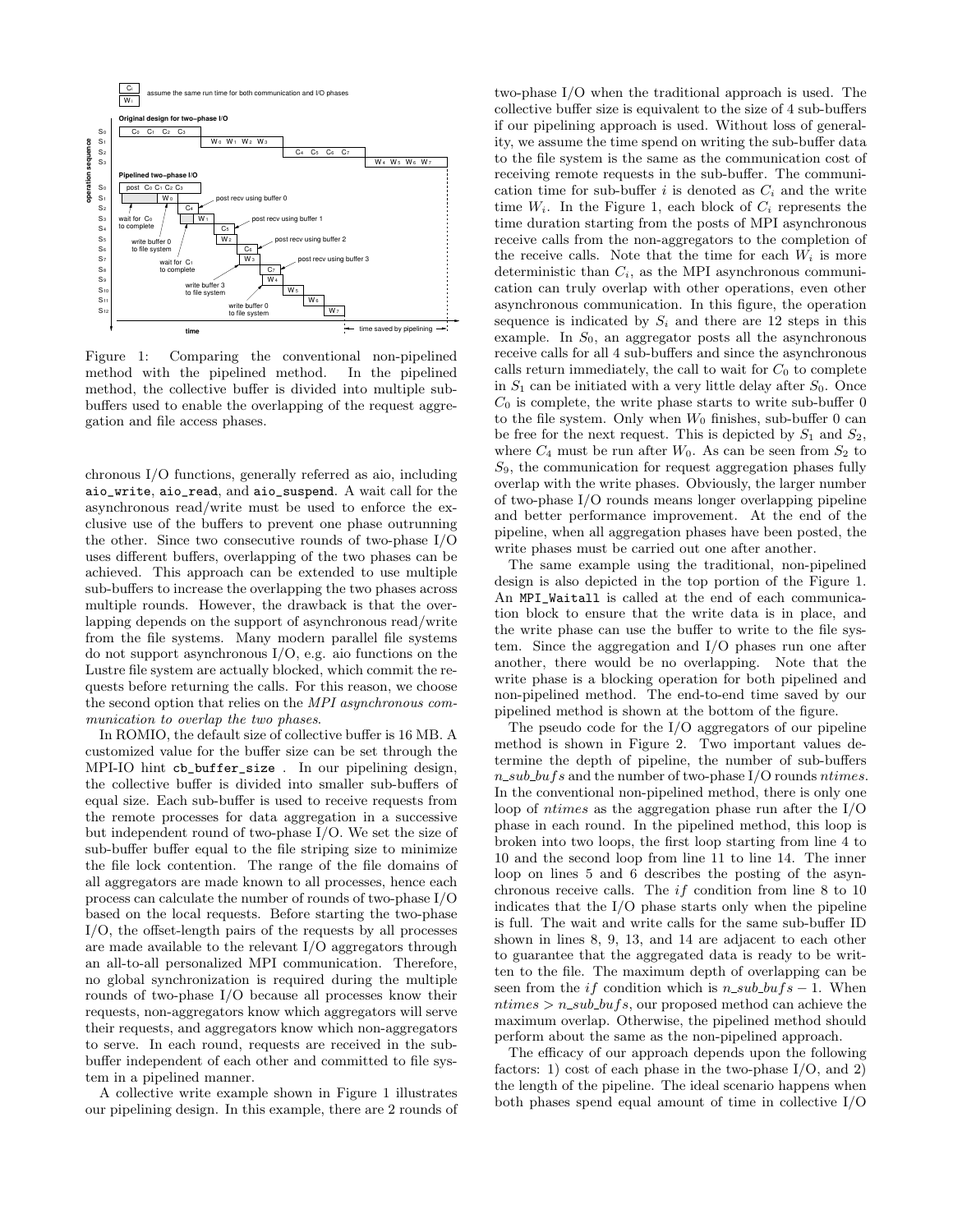| nprocs: total number of processes                                     |  |  |  |
|-----------------------------------------------------------------------|--|--|--|
| file domain size : size of file domain of this aggregator             |  |  |  |
| coll buf size: size of temporary buffer used by collective I/O        |  |  |  |
| sub buf size : size of each sub-buffer                                |  |  |  |
| n sub bufs: number of sub-buffers                                     |  |  |  |
| ntimes: number of two-phase I/O rounds to complete the collective I/O |  |  |  |
|                                                                       |  |  |  |
| 1. <i>n</i> sub bufs $\rightarrow$ coll buf size/sub buf size         |  |  |  |
| 2. ntimes $\leftarrow$ file domain size/sub buf size                  |  |  |  |
| 3 but id $\rightarrow$ 0                                              |  |  |  |

| 3.  | but id $\rightarrow 0$                                     |
|-----|------------------------------------------------------------|
| 4.  | <b>for</b> $i \leftarrow 0$ ( <i>ntimes</i> -1)            |
| 5.  | for $i \leftarrow 0 \dots (n \text{ process } -1)$         |
| 6.  | post an irecv call to receive from rank j to buffer buf id |
| 7.  | but id $\leftarrow$ (but id +1) % n sub buts               |
| 8.  | if $i \geq (n \text{ sub bits } -1)$                       |
| 9.  | wait for the irecy calls for buffer buf id to complete     |
| 10. | write buffer buf id                                        |
|     | 11. for $i \leftarrow 0$ ( <i>n</i> sub bufs -1)           |
| 12. | but id $\leftarrow$ (but id +1) % n sub buts               |
| 13. | wait for the irecy calls for buffer buf id to complete     |
| 14. | write buffer buf id                                        |

Figure 2: Pseudocode of pipelining algorithm to overlap the request aggregation and write phases in collective I/O.

call, and then our approach can completely overlap these two phases. Therefore, it can be stated that the theoretical upper bound of performance improvement is 50%. However, it is rare that the two phases take equal amount of time in real applications. In fact, the upper bound is determined by the phase with smaller percentage contribution to the overall time. For example, if the aggregation and file access phases each take 30% and 70% of the I/O time respectively, the maximum performance improvement is 30%. Hence, the cost of each phase determines the performance improvement that can be achieved with the new approach. The large number of rounds of two-phase I/O leads to a longer pipeline, more overlap and better performance. If there is only one round of two-phase I/O, then the I/O request may be too small to benefit from the pipelining design. In that case, our approach would perform same as non-pipelining method.

#### 4. PERFORMANCE EVALUATION

Our performance evaluations were performed on Hopper, a Cray XE6 parallel computer at the National Energy Research Scientific Computing Center (NERSC). Hopper has a peak performance of 1.28 Petaflops with 153,216 processor cores, 212 TB of memory, and 2 Peta bytes of disk storage. Each compute node contains two 12-core AMD CPUs. The parallel file system available on Hopper is Lustre with a total of 156 OSTs and a peak I/O bandwidth of 35 GB per second. In our experiments, we use all 156 OSTs and a striping size of 1 MB for all different cases of benchmark runs. Our implementation is based on the ROMIO source tree released from the MPICH 2-1.4.1p1 version. We kept all the default MPI-IO hints. In particular, the default collective buffer size coll\_buf\_size 16MB is used, the sub-buffer size equal to the file striping size, which gave us 16 subbuffers. Our evaluations used one artificial benchmark, the collective performance test from ROMIO distribution, and one application I/O kernel from GCRM. We compare the bandwidth obtained using system default ROMIO, an existing optimization based on file domain partitioning [12, 10],



Figure 3: Timing breakdown of the aggregation and I/O phase in coll perf benchmark. The first bar in each pair corresponds to the file domain, and second to the pipelining optimization.

our pipelining approach and the ideal improvement that can be achieved. The timing breakdown results only compare file domain partitioning and pipelining method because we only intend to show that file access time remains the same. It should be noted that the performance improvement we claim is compared with the file domain optimization instead of system default ROMIO.

ROMIO collective I/O test: coll\_perf is a synthetic benchmark from the ROMIO test suite. It uses a block partitioning method to write and read 3 dimensional arrays in parallel. In order to obtain stable timing and bandwidth results, we modified the benchmark to run ten iterations of the collective I/O call and kept the size of block partition constant across processes. We used a local array size of  $128\times128\times128$  and hence the I/O amount is proportional to the number of processes. Each process wrote the same amount of data independent of number of processes, but the amount of data aggregated by aggregators varied with the number of processes (up to 128 GB total data per iteration and 850MB per aggregator).

Figure 3 shows the timing breakdown of collective writes into the request aggregation phase and I/O phase. It can be seen from the figure that file access phase contributes only 11-21% to the overall I/O time for the original, nonpipelined method for 512-16,384 processes. Note that this percentage indicates the maximum amount of time that can be overlapped with the aggregation phase time. Hence, the maximum performance improvement for this set of test is 21% and ideal case would have been if there were 50% contribution by each phase. We observed an average of 19% improvement in overall I/O time, under the 50% upper bound. The figure also shows that the I/O phase time is about the same for both pipelined and non-pipelined methods. This is because the write amounts per process do not change for both methods and our proposed approach targets the request aggregation phase. However, the request aggregation time is reduced by up to 19% in the pipelined case. Only the overall collective write time and I/O phase time are re-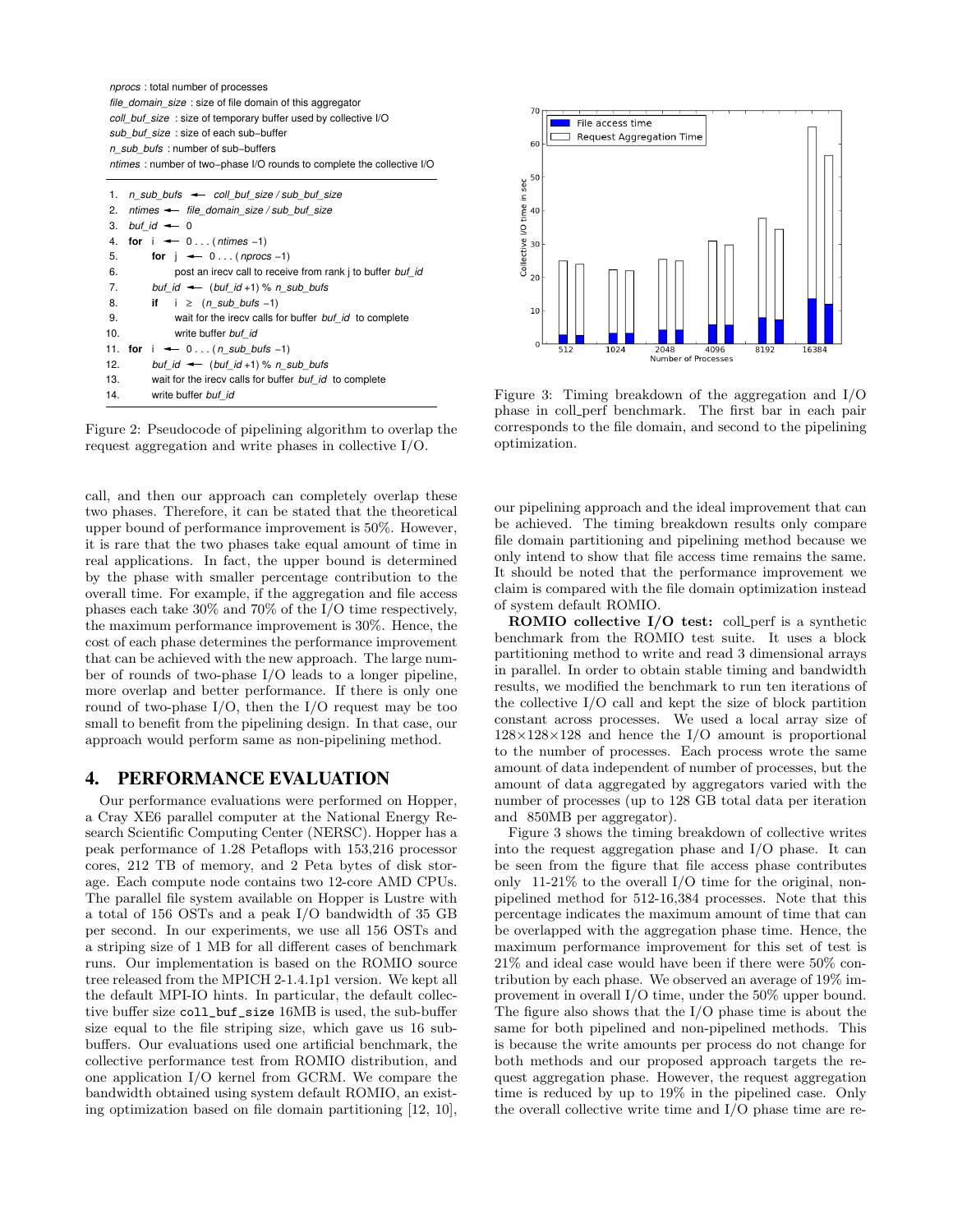

Figure 4: Write bandwidth comparison of pipelined method with other approaches for coll\_perf benchmark.



Figure 5: Timing breakdown of the aggregation and I/O phase in GCRM. The first bar in each pair corresponds to the file domain, and second to the pipelining optimization.

ported, because the aggregation phase I/O is hard to measure due to the overlapping.

Figure 4 shows the improvement in write bandwidth using the pipelined approach. For the largest run on 16K processes, we observe 19.6% improvement in the write bandwidths as compared with the File domain optimization method.

Global Cloud Resolving Model (GCRM): is a climate simulation application framework. It is designed to simulate the circulations associated with large convective clouds [16]. In our experimental setup, there are 256 horizontal layers and 38 grid variables. Each variable is approximately evenly partitioned among all the processes. We collected results for 5 cases: 160 processes with resolution level 7, 640 processes with resolution level 8, 2,560 processes with level 9, 10,240 processes with level 10 and 40,960 with level 11. Resolution levels 9, 10, and 11 correspond to the geodesic grid refinement at about 15.6, 7.8, and 3.9 km, respectively. GCRM I/O uses Geodesic Parallel I/O (GIO) li-



Figure 6: Write bandwidth comparison of pipelined method with other approaches for GCRM.

brary [17], which interfaces parallel netCDF (PnetCDF) [7].

Our TAU profiling results for GCRM show that on average 30% of collective I/O time is spent on the I/O phase. This allows a maximum of 30% overlapping between the two phases and hence up to 30% performance improvement. Figure 5 shows the timing breakdown of the collective I/O time in request aggregation time and file access time for GCRM as percentage of collective I/O time. We present the percentages in this figure instead of time in seconds because the execution times for the smaller run are too small to see when putting them in the same chart as the larger runs. It should be noted that file access time remains constant across the methods presented here, but due to overlapping file access and communication, the over all I/O time decreases. The constant file access time and smaller overall I/O time results in the higher percentage of file access time for pipelining in Figure 5.

From the measurement, we observe up to 14% performance improvement in the bandwidth, as shown in Figure 6. As the number of processes increases the ratio of the number of I/O aggregators to non-aggregators decreases, implying the larger file domain size per aggregator. In our pipelined design, the larger file domain size produces the longer pipeline which explains why the performance improvement is more obvious for large runs. Similar to all previous benchmarks, this figure also shows a weak scaling evaluation. For 640 and larger runs, we observe that longer pipelining improves the request aggregation time, hence improving overall I/O time. However, the file access time remains constant in each case.

# 5. CONCLUSION AND FUTURE WORK

In this paper, we have proposed a multi-buffer pipelining approach to improve the performance of the request aggregation phase of the two-phase I/O. Through our pipelining design, we show that the cost of the dominant request aggregation phase can be minimized by overlapping it with the file access phase, thereby reducing the total collective I/O time. By using multiple sub-buffers of smaller size instead of a larger collective buffer, we allow asynchronous receive oper